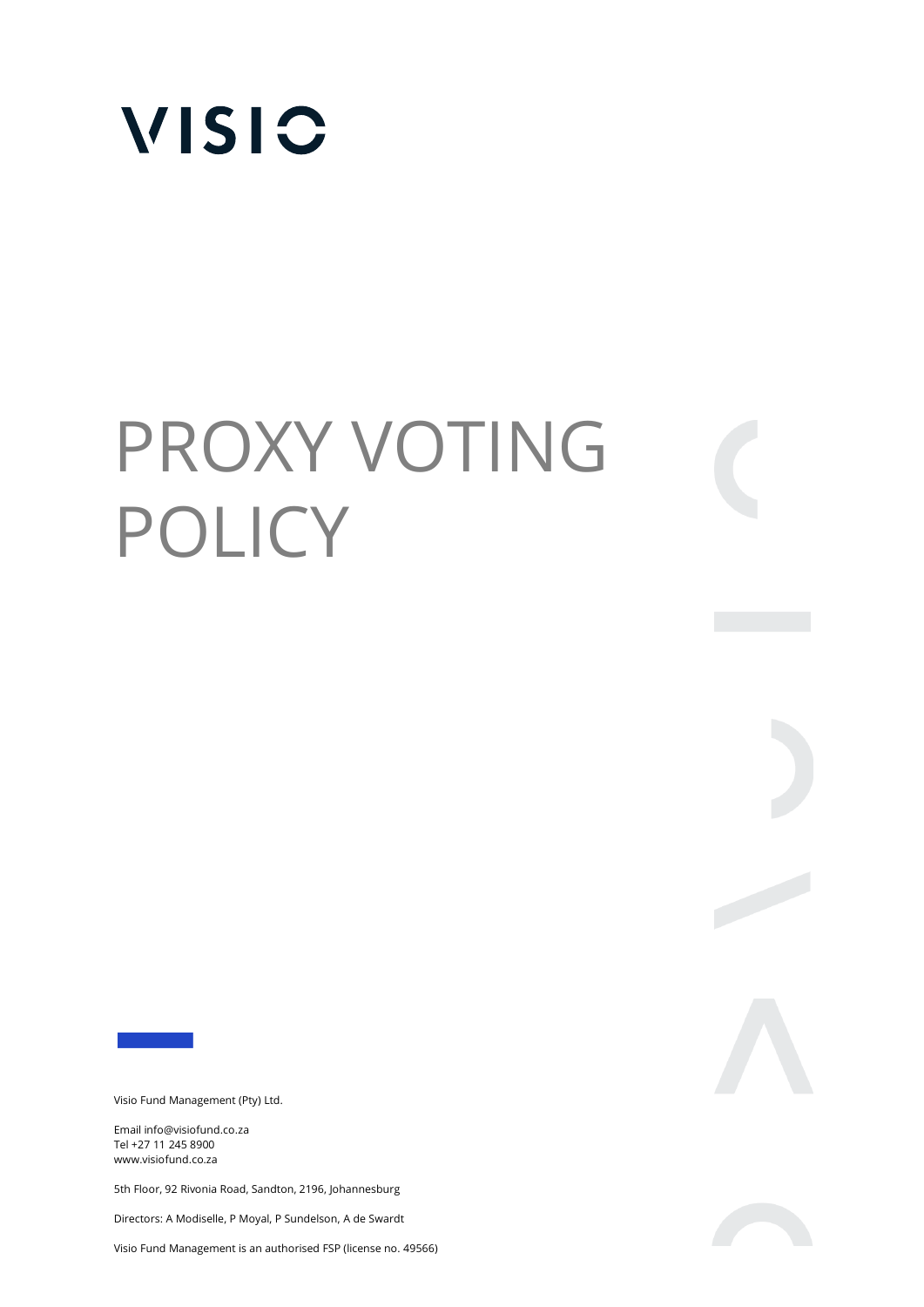# INTRODUCTION

The purpose of the Proxy Voting Policy is to ensure that Visio Fund Management (Pty) Ltd ("Visio") votes in the best economic and long-term interest of its clients and in accordance with Visio principles of Responsible Investing.

The guidelines, as contained in this policy, do not supersede business principles and the application of one's minds.

## KEY PRINCIPLES

- 1. Consider any specific terms or conditions contained in the fund mandate in relation to a client's preferred manner of voting. In the event, that no specific instruction has been received from a client on how to vote on a specific resolution the guidelines, as contained in this policy, will serve as a guide for the Portfolio Manager on how to vote whilst considering the UNPRI principles of responsible investing.
- 2. Read the Annual Report and resolutions attached to the proxy form prior to voting. Should there be any uncertainty on a specific resolution, the Portfolio Manager is encouraged to engage with the management of the respective company to seek the necessary clarity in order to make an informed decision when voting. This will include considering Visio's past engagement with management addressing governance, operational or other issues.
- 3. Consider the appropriateness of engaging with other fund managers holding a position in the positions in the funds whilst being cognisant of the takeover rules relating to concert parties.
- 4. Portfolio Managers, with the necessary authority to vote on behalf of clients, and duly authorised to sign the proxy forms, are free to act independently and actively vote all proxies for all positions and if necessary, debate the matter with another analyst or Portfolio Manager.
- 5. In special circumstances when Portfolio Managers deviate from these guidelines or abstain from voting, a detailed explanation must be provided.
- 6. Visio shall maintain a record of each vote.

# ANNUAL FINANCIAL STATEMENTS

Although not mandated by law for South African companies to submit the Annual Financial Statements, including the auditors and director report, to the shareholders for approval, some companies may opt to seek this approval whilst others will present the AFS for adoption.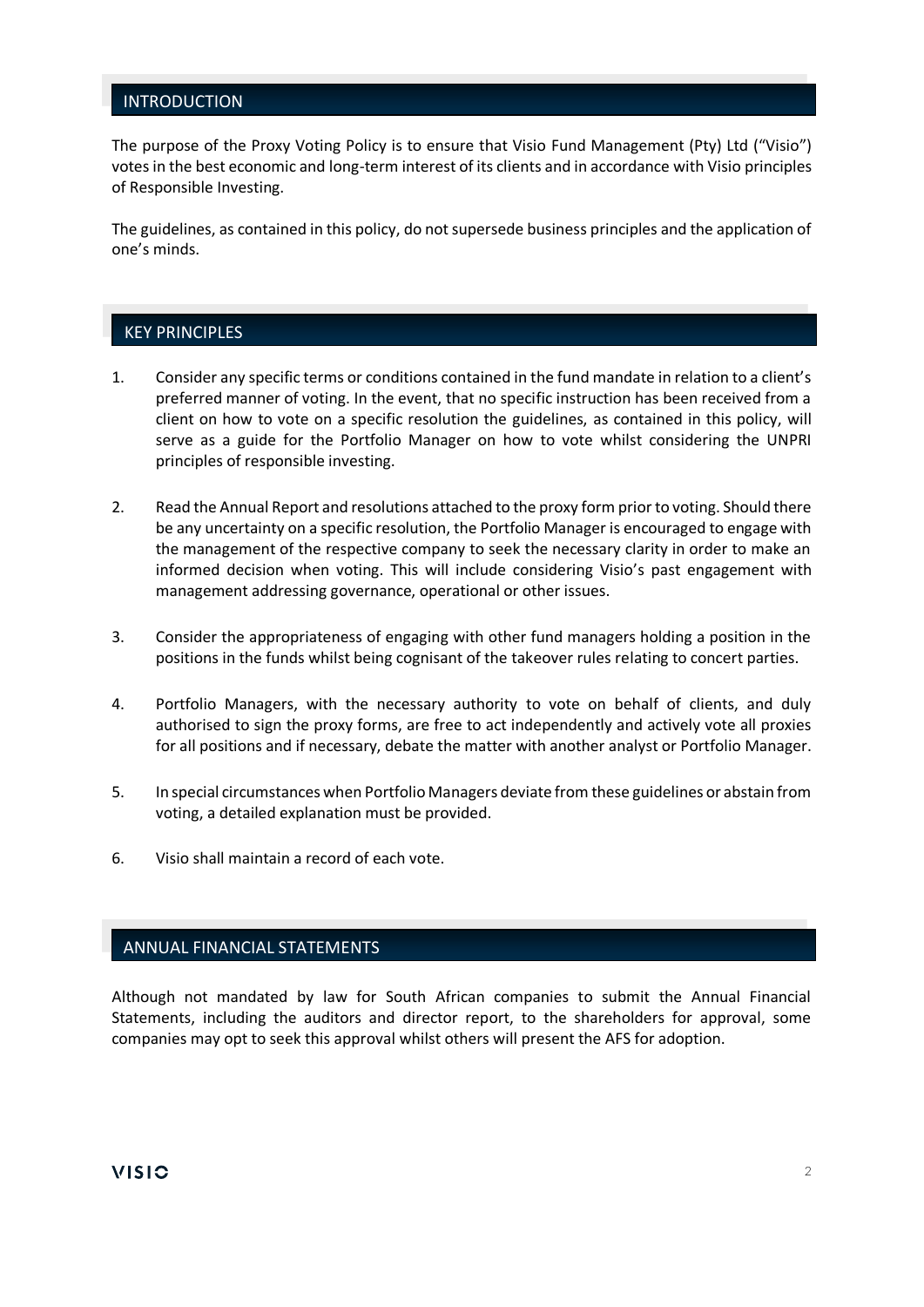**Guiding Principle**: Vote for the approval / adoption of the Annual Financial Statements, including the auditors and director report unless:

- ❖ There is insufficient financial disclosure;
- ❖ Significant off balance-sheet transactions; or
- ❖ The company is not willing to disclose specific public related information.

# DECLARATION OF DIVIDENDS

The solvency and liquidity test must be applied prior to the proposed distribution to shareholders i.e. whether the assets of the company, fairly valued, are equal to or exceed the liabilities of the company, fairly valued AND whether the company will be able to pay its debts as they become due in the ordinary course of business for a period of twelve months after the test is considered.

**Guiding Principle**: Vote for the approval of a declaration of dividends only if the Portfolio Manager is satisfied that board of the company applied the solvency and liquidity test as per the Companies Act, 2008.

# APPOINTMENT OF EXTERNAL AUDITORS

All public and state-owned companies are required to appoint an auditor annually at its annual general meeting as per the Companies Act, 2008.

**Guiding Principle**: Vote for the appointment or re-election of auditors unless:

- ❖ No reason has been provided for the change in auditors;
- ❖ Concerns relating to audit procedures;
- ❖ The Portfolio Manager is not satisfied that:
	- The audit firm a large reputable firm;
	- Investigated any complex audit issues that need to be considered such as going concern doubts; non-compliance with IFRS or pending material litigation;
	- Investigated if the audit firm has undergone any recent complex corporate restructurings (e.g. rights issues; disposals); or
	- Non-audit fees do not exceed approved audit-related fees.

# SHARE BUYBACKS

Share buybacks will require a special resolution and a statement by the directors that, after considering the effect of such repurchase, the provisions of Section 48 of the Companies Act, 2008 and the specific conditions in the JSE Listing Requirements have been met.

Prior to the special resolution tabled to the shareholders for approval, the Portfolio Manager must be satisfied that a Board resolution was passed authorising the repurchase, that the company and its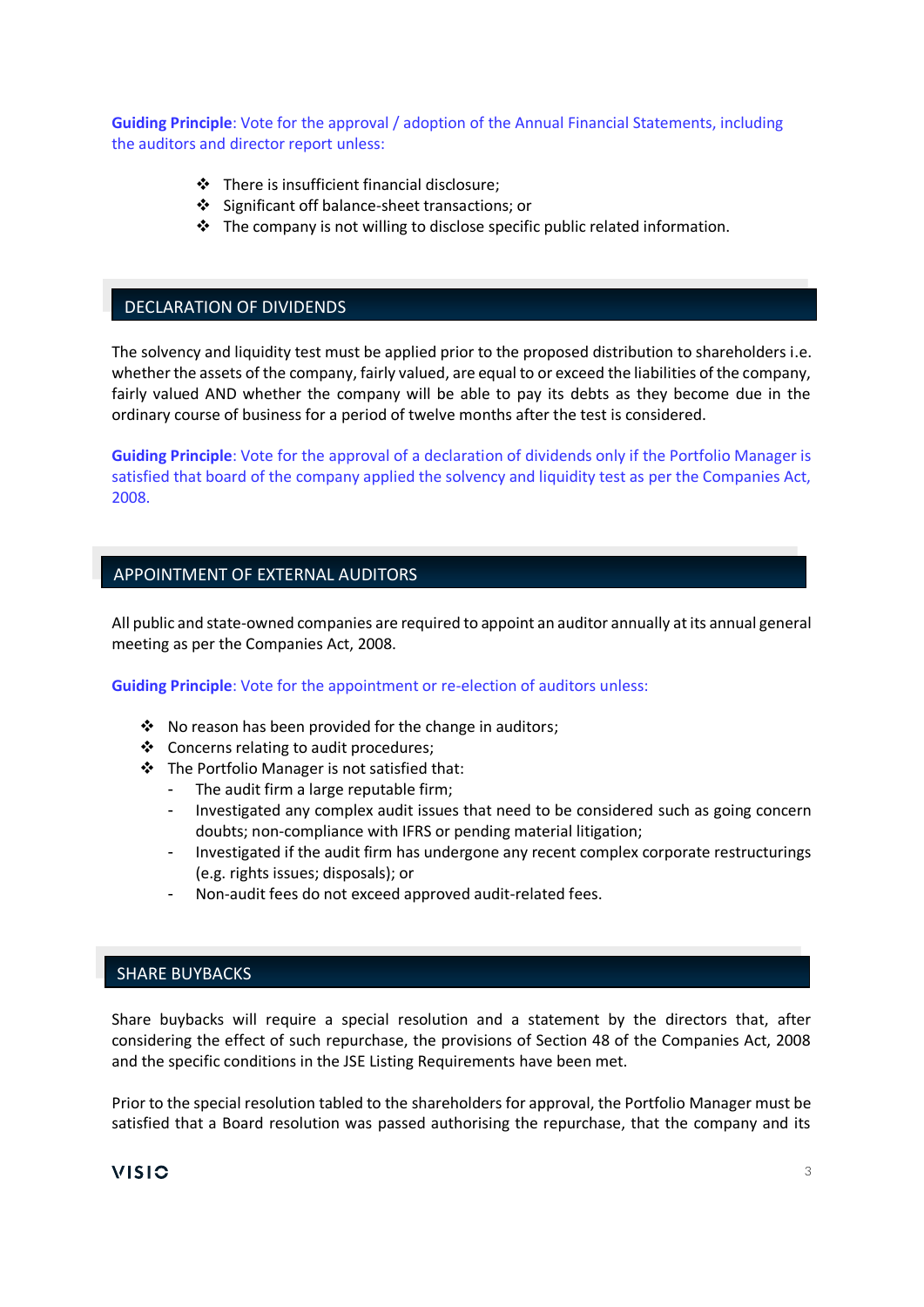subsidiary/ies have passed the solvency and liquidity test and that, since the test was performed, there have been no material changes to the financial position of any company of the group.

## **Guiding Principle**: Vote for a general share buyback unless:

- $\div$  The company proposes to repurchase more than 20% of that company's issued share capital of that class in any one financial year
- $\cdot \cdot$  The Portfolio Manager is satisfied that the following factors have been considered:
	- if there is a holding company structure in place then the buyback may indirectly increase the shareholding of the holding company in the underlying listed subsidiary
	- strength of the balance sheet;
	- the potential that the buybacks might have on reducing liquidity on the tradability of the share;
	- the other potential uses for the cash that is being deployed in buybacks, e.g. acquisitions;
	- whether the buyback is likely to be earnings enhancing at the current share price;
	- management's past success in executing buybacks

# DIRECTOR ELECTIONS

At least one-third of the non-executive directors must retire by rotation at every Annual General Meeting, categorised as either Independent, Non-Executive or Executive. A brief CV of each director, standing for election or re-election, should accompany the notice of the annual general meeting.

Independent directors should be determined holistically, and on a substance over form basis in accordance with the indicators as provided in the Companies Act and the King Code.

The Board of Directors are allowed to apply their judgement to determine whether a member is to be regarded as an independent director. This will require that the board of directors are objective and effective.

The Portfolio Managers will also make reference to the application of the policy on the promotion of race diversity and gender diversity, as contained in the annual report when deciding on how to vote on this matter.

Additional scrutiny will be required.

## **Guiding Principle**: Vote for the election or re-election of directors unless:

- $\div$  The board composition fails to comply with governance standards such as King IV which then hinders rigorous debate.
- $\cdot \cdot$  The independence of a director/s is questionable.
- $\cdot \cdot$  There has been no transparent recruitment process for the appointment of a director or a Chief Executive Officer.
- $\cdot \cdot$  There are specific concerns such as breach of fiduciary duties.
- ❖ There are specific concerns that one director has unfettered powers of decision-making or influence.
- ❖ The director holds the position of Chairman and Chief Executive without a valid explanation.
- ❖ Portfolio Managers are aware of details of any bankruptcies, insolvencies or individual voluntary compromise arrangements of any one director.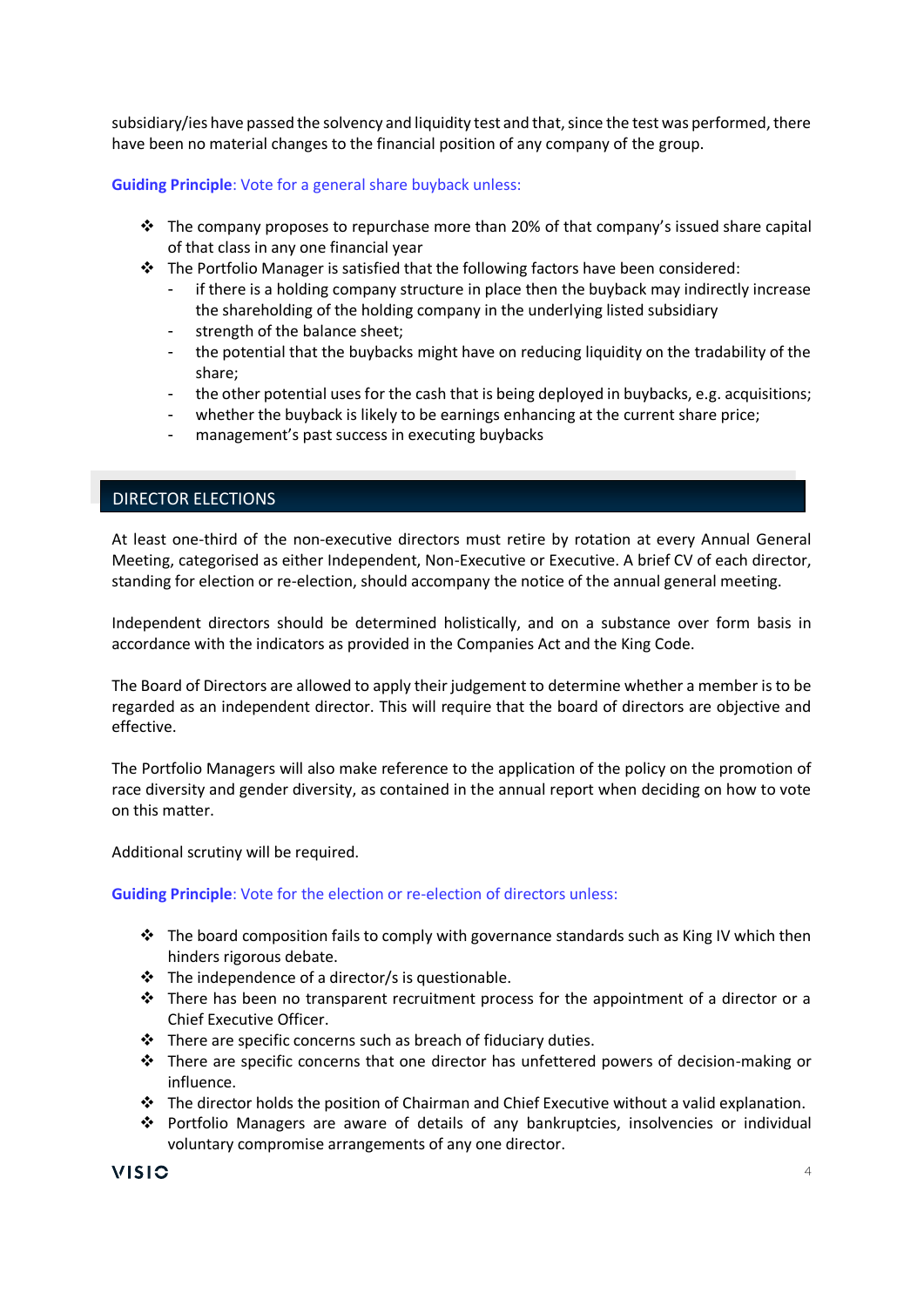- ❖ Details of any public criticisms of such person by statutory, regulatory authorities, including recognised professional bodies and the investment community, and whether such person has ever been disqualified by a court from acting as a director of a company or from acting in the management or conduct of the affairs of any company.
- ❖ After establishing how many other board positions the proposed non-executive director/reelected director holds and considering how this could this negatively influence his/her performance?
- ❖ The Chief Executive Officer serves on more than two Boards.
- ❖ A non-executive director who has served on the board for an extended period of time and his/her objectivity and independence are likely to be impaired to exercise objective and unfettered judgement.
- ❖ Authority is granted to Management to appoint Directors.
- ❖ The MoI does not make reference to the retirement and rotation of non-executive directors.
- ❖ Lack of attendance at board and board committee meetings has not been explained.

## NON-EXECUTIVE DIRECTORS REMUNERATION

Consider the use of share incentive schemes and other long-term incentive plans set out. The fees of non-executive directors of companies must be submitted to a special resolution approved by shareholders within the previous two years.

**Guiding Principle**: Vote for non-executive director remuneration unless:

- ❖ Retroactive approval is being requested as opposed to Companies Act requirements.
- ❖ The composition of the Remuneration Committee does not meet the requirements of a majority of independent non-executive members.
- $\clubsuit$  In comparison to a similar size company in the same sector, the proposed fees are excessive.
- ❖ Non-executive chairpersons and other non-executive directors receive material financial compensation or hold large personal positions in shares or share options as this has the potential to impair their independence and objectivity.

# ELECTION OF AUDIT COMMITTEE MEMBERS

Companies required to establish an Audit Committee as per the Companies Act, must elect a minimum of three members.

#### **Guiding Principle**: Vote for election / re-election of audit committee members unless:

- $\cdot \cdot$  The elections are stated as one resolution rather than separate resolutions.
- $\div$  The majority of the committee members are non-independent non-executive directors.
- $\cdot \cdot$  Repeated absences at audit committee members have not been explained.
- ❖ Concerns surrounding the functions of the audit committee should there be serious concerns of the Annual Financial Statements as requested.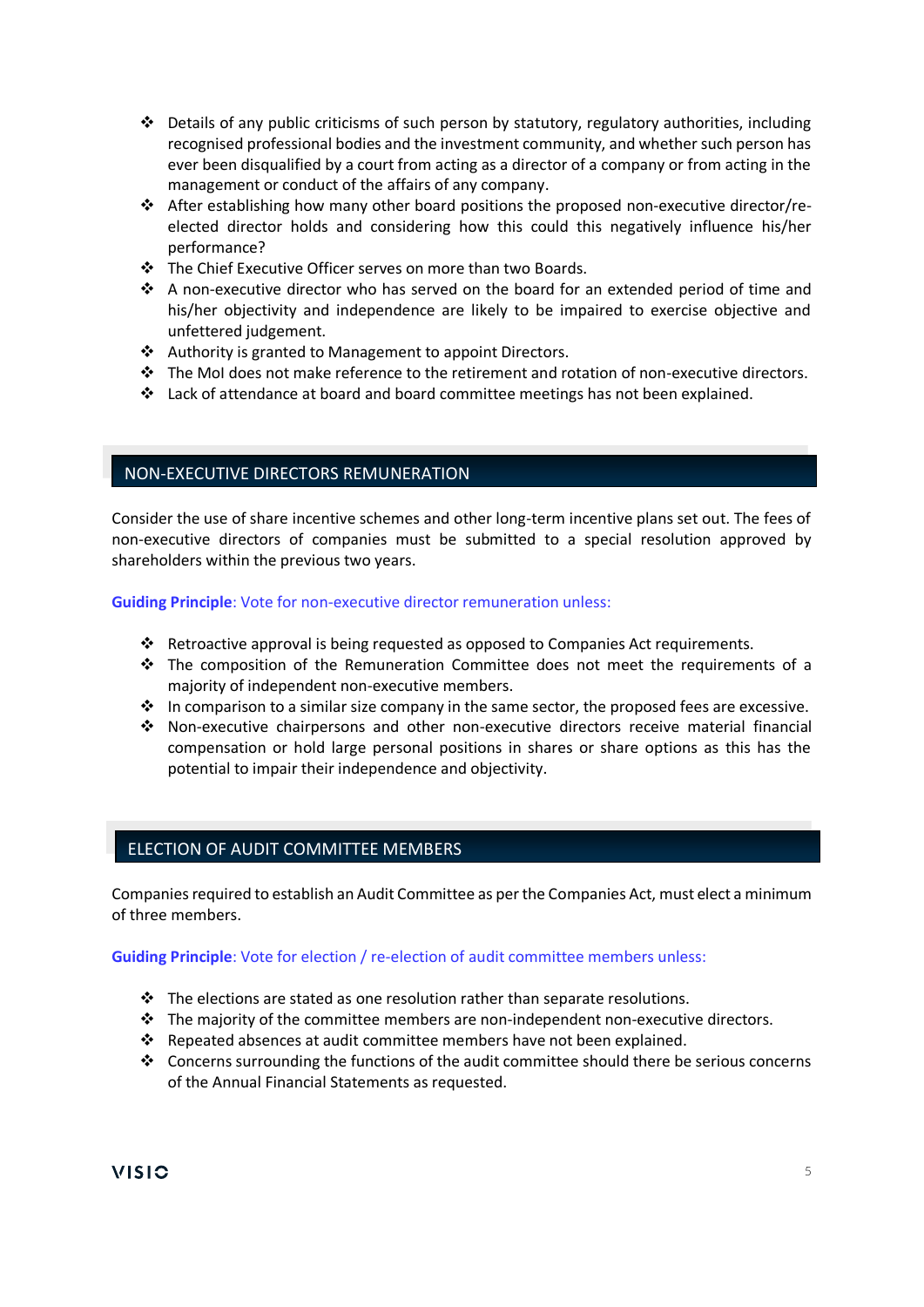# SOCIAL AND ETHICS COMMITTEE ELECTIONS AND REPORT

It is not a legal requirement to elect members of the Social and Ethics Committee at an Annual General. In the event that a Company does wish to do so, the guiding principle is listed below. As per the Companies Regulations 2011, the Social and Ethics Report must be tabled at the AGM and there is no requirement to vote on the report.

**Guiding Principle**: Vote for election / re-election of social and ethics committee members unless:

 $\div$  The members of the Committee do not meet the minimum guidelines for membership as per the Companies Act, 2008 and its regulations and/or the JSE Listing Requirements.

# FINANCIAL ASSISTANCE TO RELATED OR INTER-RELATED COMPANIES

A special resolution, approved by shareholders, is required for providing financial assistance as per the Companies Act.

**Guiding Principle**: Vote for general authority to provide financial assistance unless:

- ❖ There is a concern that the solvency and liquidity test has not been satisfied.
- $\cdot \cdot$  The proposed financial assistance is not fair and reasonable to the company
- $\cdot \cdot$  The company is seeking authority for persons other than those stated in the Companies Act.

# AUTHORITY TO EXECUTE APPROVED RESOLUTIONS AT A GENERAL MEETING

Some companies may seek a formal resolution granting the directors and/or the company secretary authority to sign all the necessary resolutions and do everything required to put into effect resolutions approved at a general meeting.

**Guiding Principle**: Vote for the directors and/or the company secretary authority to implement the resolutions set out in the notice and approved at a general meeting.

# APPROVAL OF REMUNERATION POLICY

A company's remuneration policy and implementation report must be tabled annually to shareholders for a non-binding advisory vote at the annual general meeting. The purpose of the Remuneration Policy, as per King IV, should be to:

- ❖ Attract, motivate, reward, and retain human capital;
- ❖ Promote the achievement of strategic objectives within the organisation's risk appetite;
- ❖ Promote positive outcomes;
- ❖ Promote an ethical culture and responsible corporate citizenship.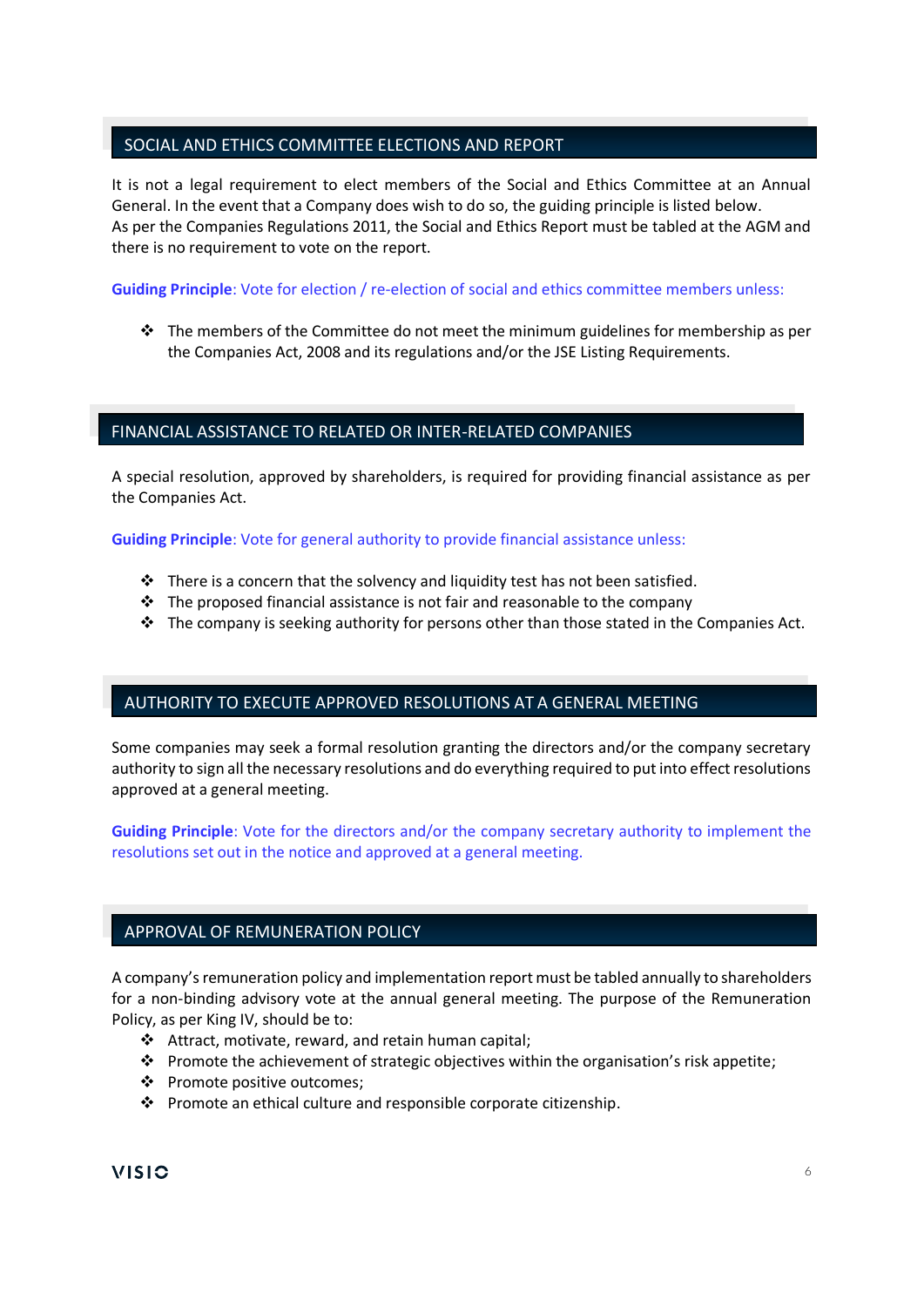#### **Guiding Principle**: Vote on a company's remuneration policy on a case by case basis unless:

- $\cdot \cdot$  There is insufficient disclosure of the policy and the application of the policy.
- ❖ The policy is not aligned to the interest of the shareholders.
- $\div$  There is an inappropriate mix of guaranteed vs variable remuneration components.
- ❖ Deviations from the policy not adequately explained.
- ❖ Basis for executive salary increases has not been clearly defined.
- ❖ Abnormally large increases in executive salaries or discretionary rewards have not been explained.
- ❖ No reasons have been provided for executive directors' ex gratia payments, severance payments or bonus payments which are not clearly linked to performance.
- ❖ The long-term and share incentive schemes are not aligned with shareholder long-term interests.
- ❖ The long-term and share incentive schemes performance conditions are not adequately retested.
- $\cdot \cdot$  The long-term and share incentive schemes performance is set for a period less than 3 years.
- $\cdot \cdot$  The number of shares issued for purposes of long-term and share incentive schemes will cause excessive dilution.

## NEW MEMORANDUM OF INCORPORATION (MOI) / AMENDMENTS TO THE MOI

Schedule 10 of the JSE Listing Requirements sets out guidance on the requirements of the MoI. All new or amended MoI must be submitted to the JSE for approval prior to shareholder approval. Shareholder approval is required as per the Companies Act, 2008.

**Guiding Principle**: Vote on a new MoI/Amendments to an MoI on a case-by-case basis:

## BLACK ECONOMIC EMPOWERMENT (BEE) TRANSACTIONS

A BEE transaction may entail issuing new shares or a provision for financial assistance. Factors to consider will include the creation of sustainable long-term shareholder value and the overall dilutive impact.

**Guiding Principle**: Vote on BEE Transactions on a case by case basis.

## SHARE INCENTIVE SCHEMES AND OTHER LONG-TERM INCENTIVES

Visio generally supports appropriately structured incentive plans for both the retention and attraction of skilled executives and for the creation of sustainable long-term shareholder value.

The proposed share incentives schemes, including amendments to existing schemes, must be approved by an ordinary resolution requiring a 75% majority of the votes cast in favour of such resolution.